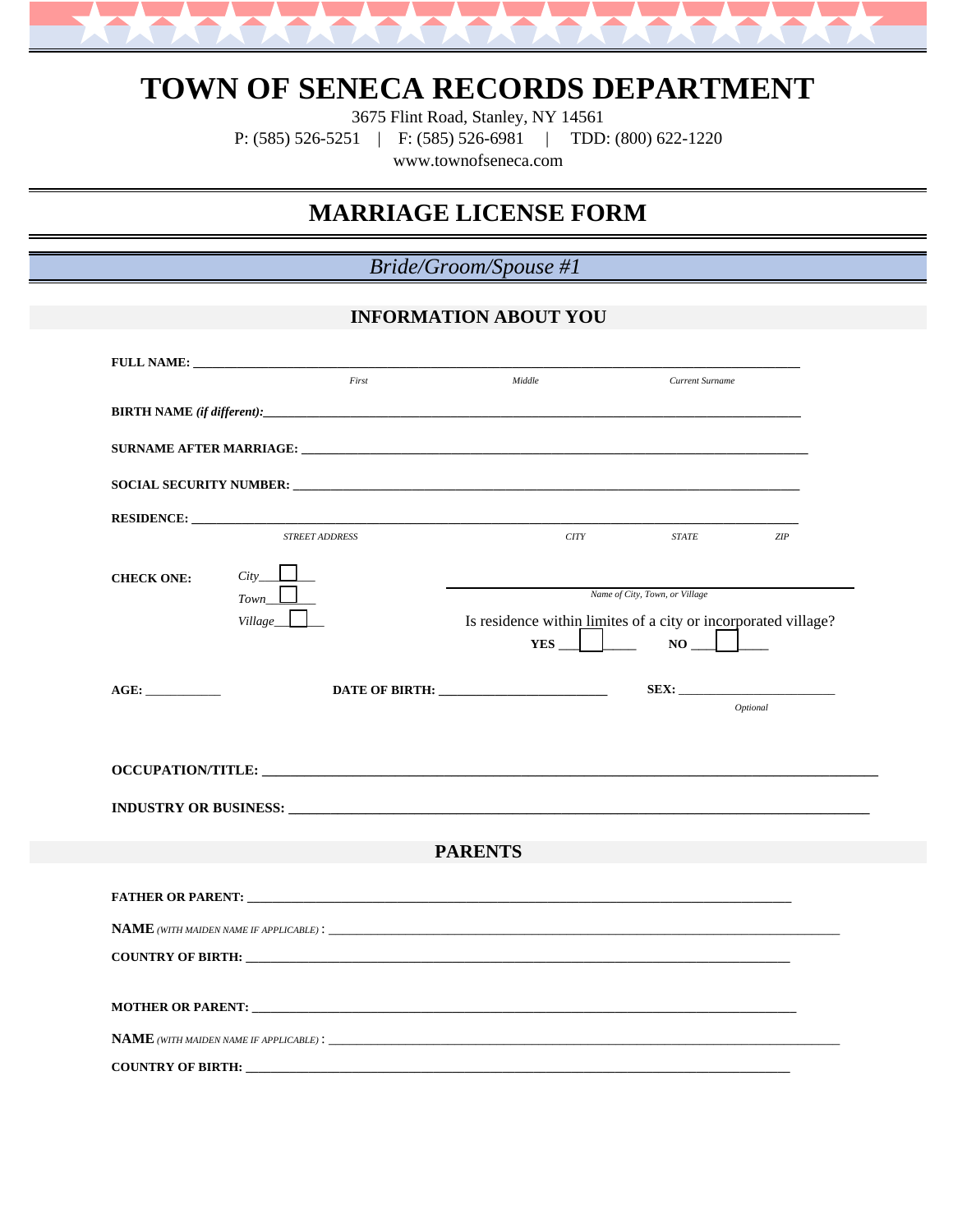### **MARRIAGES**

| NUMBER OF THIS MARRIAGE:                                                     |        |
|------------------------------------------------------------------------------|--------|
| <b>NUMBER OF PREVIOUS MARRIAGES WITH ENDED BY:</b> Divorce: Civil Annulment: | Death: |
| <b>HOW DID THE LAST MARRIAGE END?</b> Divorce: Civil Annulment:              |        |
| DATE LAST MARRIAGE ENDED:                                                    |        |
| ARE ANY FORMER SPOUSES ALIVE? Yes<br>No                                      |        |

#### **IF PREVIOUSLY DIVORCED OR ANNULED, PROVIDE THE FOLLOWING INFORMATION:**

|     | <b>DATE OF DECREE</b> | <b>PLACE ISSUED</b>                    |      | <b>AGAINST WHOM</b> |
|-----|-----------------------|----------------------------------------|------|---------------------|
|     | MONTH, DAY, YEAR      | CITY/COUNTY, STATE/COUNTRY, IF NOT USA | Self | Spouse              |
| 1ST |                       |                                        |      |                     |
| 2ND |                       |                                        |      |                     |
| 3RD |                       |                                        |      |                     |
| 4TH |                       |                                        |      |                     |

## *Bride/Groom/Spouse #2*

## **INFORMATION ABOUT YOU**

|                                                                                                                                                                                                                                            | <b>FULL NAME:</b> The contract of the contract of the contract of the contract of the contract of the contract of the contract of the contract of the contract of the contract of the contract of the contract of the contract of t |                                                                         |                                |     |
|--------------------------------------------------------------------------------------------------------------------------------------------------------------------------------------------------------------------------------------------|-------------------------------------------------------------------------------------------------------------------------------------------------------------------------------------------------------------------------------------|-------------------------------------------------------------------------|--------------------------------|-----|
|                                                                                                                                                                                                                                            | First                                                                                                                                                                                                                               | Middle                                                                  | Current Surname                |     |
|                                                                                                                                                                                                                                            | <b>BIRTH NAME</b> (if different):                                                                                                                                                                                                   |                                                                         |                                |     |
|                                                                                                                                                                                                                                            |                                                                                                                                                                                                                                     |                                                                         |                                |     |
|                                                                                                                                                                                                                                            | SOCIAL SECURITY NUMBER: The contract of the contract of the contract of the contract of the contract of the contract of the contract of the contract of the contract of the contract of the contract of the contract of the co      |                                                                         |                                |     |
|                                                                                                                                                                                                                                            |                                                                                                                                                                                                                                     |                                                                         |                                |     |
|                                                                                                                                                                                                                                            | <b>STREET ADDRESS</b>                                                                                                                                                                                                               | <b>CITY</b>                                                             | <b>STATE</b>                   | ZIP |
| <b>CHECK ONE:</b>                                                                                                                                                                                                                          | City<br>$Town$                                                                                                                                                                                                                      |                                                                         | Name of City, Town, or Village |     |
|                                                                                                                                                                                                                                            | Village____                                                                                                                                                                                                                         | Is residence within limites of a city or incorporated village?<br>$YES$ | $NO$ $\qquad$                  |     |
| AGE:                                                                                                                                                                                                                                       |                                                                                                                                                                                                                                     |                                                                         | SEX:                           |     |
| Optional<br>OCCUPATION/TITLE: University of the contract of the contract of the contract of the contract of the contract of the contract of the contract of the contract of the contract of the contract of the contract of the contract o |                                                                                                                                                                                                                                     |                                                                         |                                |     |
|                                                                                                                                                                                                                                            |                                                                                                                                                                                                                                     |                                                                         |                                |     |